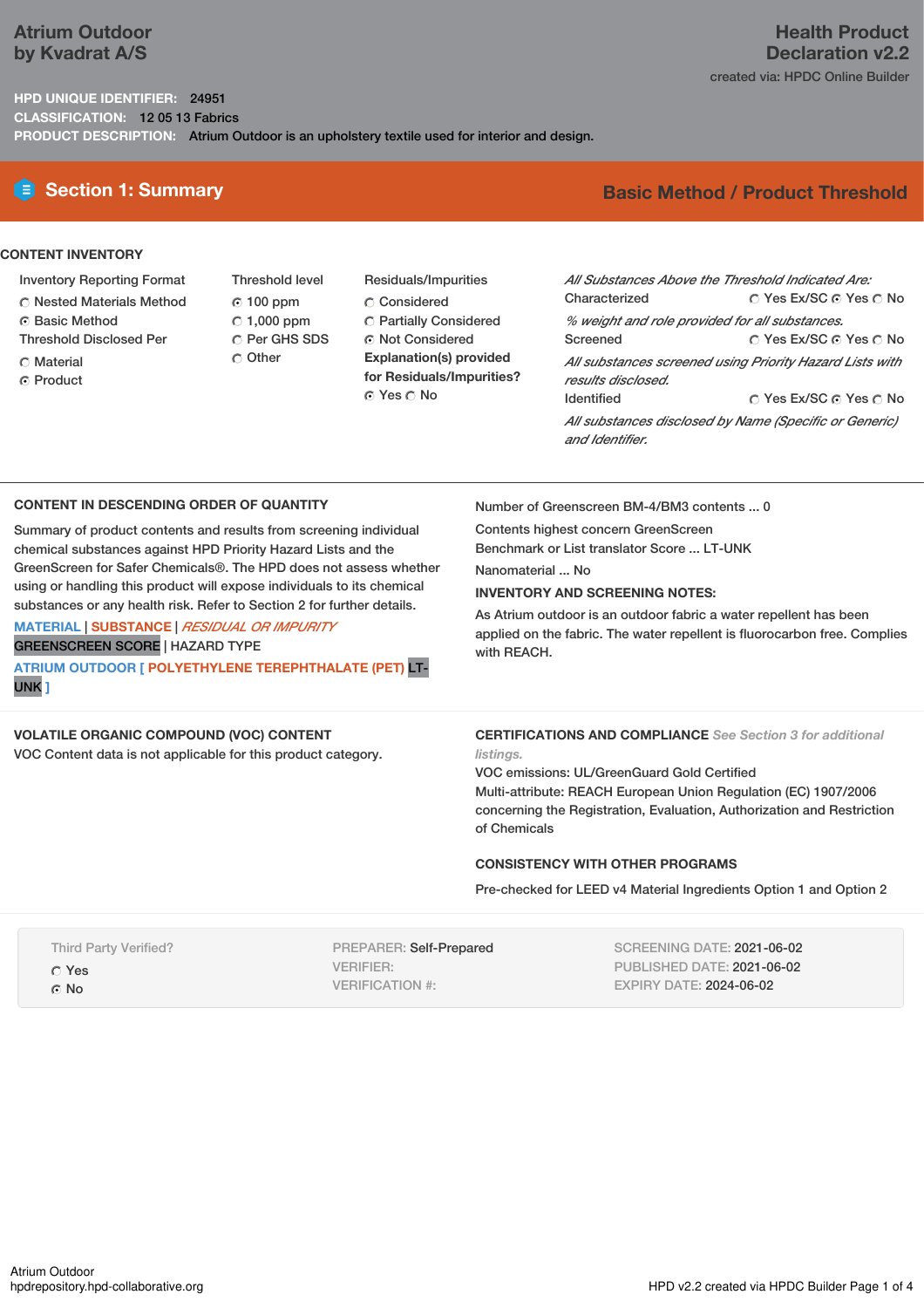This section lists contents in a product based on specific threshold(s) and reports detailed health information including hazards. This HPD uses the *inventory method indicated above, which is one of three possible methods:*

*Basic Inventory method with Product-level threshold.*

i.

compound is integrated in the yarn

- *Nested Material Inventory method with Product-level threshold*
- *Nested Material Inventory method with individual Material-level thresholds*

Definitions and requirements for the three inventory methods and requirements for each data field can be found in the HPD Open Standard version *2.2, available on the HPDC website at: [www.hpd-collaborative.org/hpd-2-2-standard](https://www.hpd-collaborative.org/hpd-2-2-standard)*

|                                                                                                                                                                    | <b>ATRIUM OUTDOOR</b>                                                                                                                                                                                                                                                                                                                                                                                           |                                                                |  |                 |                                                     |                |
|--------------------------------------------------------------------------------------------------------------------------------------------------------------------|-----------------------------------------------------------------------------------------------------------------------------------------------------------------------------------------------------------------------------------------------------------------------------------------------------------------------------------------------------------------------------------------------------------------|----------------------------------------------------------------|--|-----------------|-----------------------------------------------------|----------------|
|                                                                                                                                                                    | PRODUCT THRESHOLD: 100 ppm<br>RESIDUALS AND IMPURITIES CONSIDERED: No                                                                                                                                                                                                                                                                                                                                           |                                                                |  |                 |                                                     |                |
|                                                                                                                                                                    | RESIDUALS AND IMPURITIES NOTES: The residuals/impurities have not been considered as there by our requirements have not been used<br>substances of concern and the textile is produced with a high focus on sustainability in all its processes. The textile follow the EU Ecolabel dye<br>restrictions incl. AZO dye and heavy metal restrictions. No content of formaldehyde. Complies with REACH regulation. |                                                                |  |                 |                                                     |                |
| OTHER PRODUCT NOTES: Website link to see further technical specifications and certifications:<br>https://www.kvadrat.dk/en/products/upholstery/1358-atrium-outdoor |                                                                                                                                                                                                                                                                                                                                                                                                                 |                                                                |  |                 |                                                     |                |
|                                                                                                                                                                    | POLYETHYLENE TEREPHTHALATE (PET)                                                                                                                                                                                                                                                                                                                                                                                |                                                                |  |                 |                                                     | ID: 25038-59-9 |
|                                                                                                                                                                    |                                                                                                                                                                                                                                                                                                                                                                                                                 | HAZARD SCREENING METHOD: Pharos Chemical and Materials Library |  |                 | HAZARD SCREENING DATE: 2021-06-02 13:02:32          |                |
|                                                                                                                                                                    | $\%$ : 100,0000                                                                                                                                                                                                                                                                                                                                                                                                 | <b>GS: LT-UNK</b>                                              |  |                 | RC: None NANO: No SUBSTANCE ROLE: Textile component |                |
|                                                                                                                                                                    | <b>HAZARD TYPE</b>                                                                                                                                                                                                                                                                                                                                                                                              | <b>AGENCY AND LIST TITLES</b>                                  |  | <b>WARNINGS</b> |                                                     |                |
|                                                                                                                                                                    | None found<br>No warnings found on HPD Priority Hazard Lists                                                                                                                                                                                                                                                                                                                                                    |                                                                |  |                 |                                                     |                |
| SUBSTANCE NOTES: The composition is 100% Trevira CS polyester yarns. The yarn is inherently flame retardant as a phosphor-organic                                  |                                                                                                                                                                                                                                                                                                                                                                                                                 |                                                                |  |                 |                                                     |                |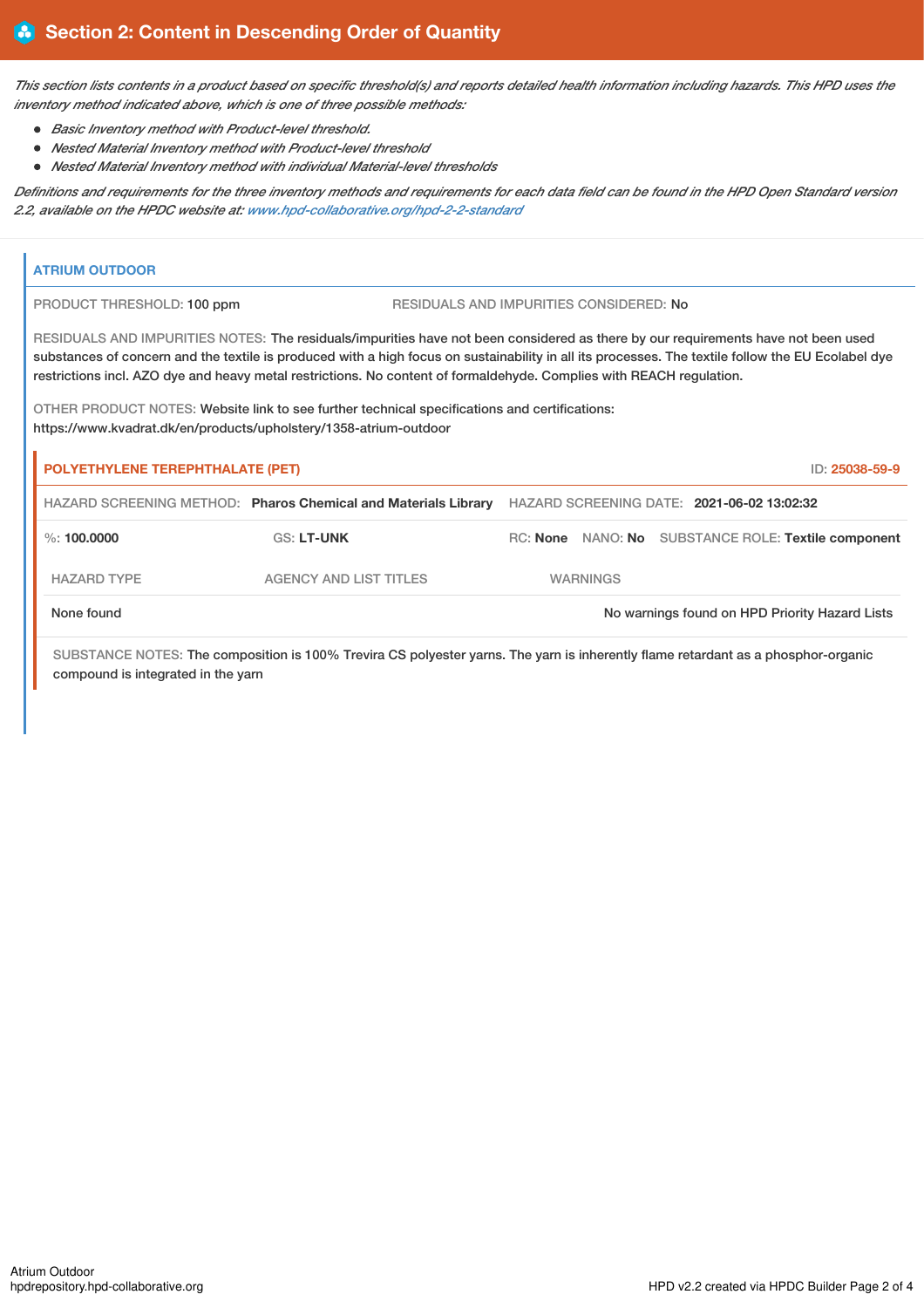This section lists applicable certification and standards compliance information for VOC emissions and VOC content. Other types of health or *environmental performance testing or certifications completed for the product may be provided.*

| <b>VOC EMISSIONS</b>                                                                                                                                                          | <b>UL/GreenGuard Gold Certified</b>                                                                                                          |                                            |  |  |  |
|-------------------------------------------------------------------------------------------------------------------------------------------------------------------------------|----------------------------------------------------------------------------------------------------------------------------------------------|--------------------------------------------|--|--|--|
| <b>CERTIFYING PARTY: Third Party</b><br><b>APPLICABLE FACILITIES: AII</b><br><b>CERTIFICATE URL:</b><br>https://www.kvadrat.dk/en/products/upholstery/1358-<br>atrium-outdoor | ISSUE DATE: 2021-01- EXPIRY DATE:<br>13                                                                                                      | <b>CERTIFIER OR LAB: UL</b><br>Environment |  |  |  |
| CERTIFICATION AND COMPLIANCE NOTES: As the Greenguard certification is renewed annually there has not been set an expiry date.                                                |                                                                                                                                              |                                            |  |  |  |
| <b>MULTI-ATTRIBUTE</b>                                                                                                                                                        | REACH European Union Regulation (EC) 1907/2006 concerning the Registration,<br><b>Evaluation. Authorization and Restriction of Chemicals</b> |                                            |  |  |  |

| CERTIFYING PARTY: Self-declared                                        | ISSUE DATE: 2007-06- EXPIRY DATE: | CERTIFIER OR LAB: None |
|------------------------------------------------------------------------|-----------------------------------|------------------------|
| APPLICABLE FACILITIES: AII<br>CERTIFICATE URL: https://echa.europa.eu/ | 01                                |                        |
| CERTIFICATION AND COMPLIANCE NOTES:                                    |                                   |                        |

# **Section 4: Accessories**

This section lists related products or materials that the manufacturer requires or recommends for installation (such as adhesives or fasteners), maintenance, cleaning, or operations. For information relating to the contents of these related products, refer to their applicable Health Product *Declarations, if available.*

No accessories are required for this product.

# **Section 5: General Notes**

Test results for Atrium outdoor: DURABILITY, 50,000 Martindale. PILLING, 5 (ISO 1-5).LIGHTFASTNESS, 6-7. FIRE TESTS, NF P 92 507 M1, UNI 9175 1IM, SN 198 898 5.2, NFPA 701, ASTM E84 Class B Adhered, ASTM E84 Class A Unadhered, EN 1021-1/2, BS 5852 Crib 5, IMO FTP Code 2010 Part 8, AS/NZS 3837 class 1, ÖNORM B1/Q1, DIN 4102 B1, US Cal. Bull. 117-2013, NF D 60 013, UNI 9177 Classe 1. SEAM SLIPPAGE, 3 mm (warp), 2 mm (weft).